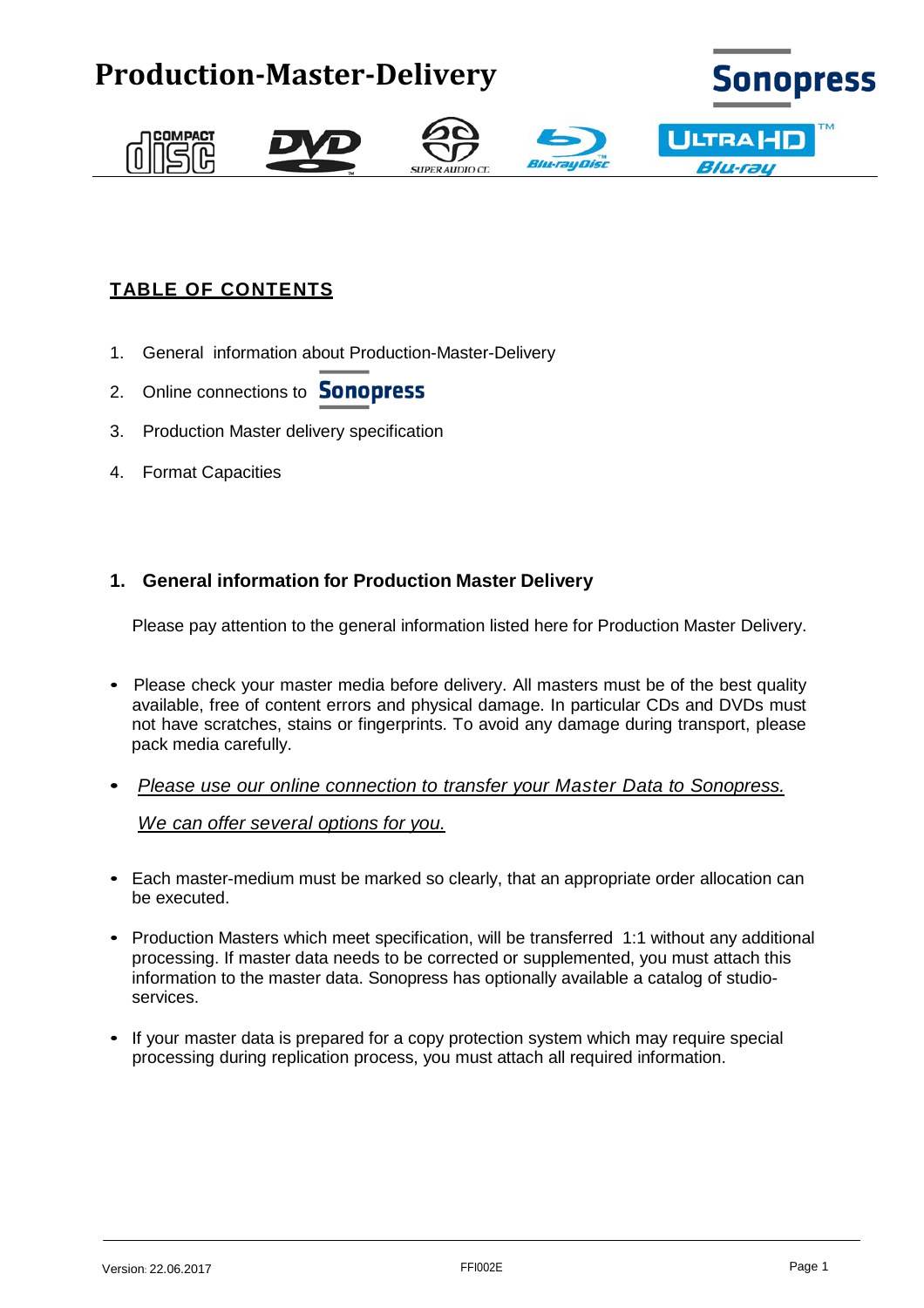

# **2. Online-Connections to**

Please use our online connection to transfer your data to Sonopress.

We can offer several options for you.

The connections preferred by our customers are:

- **Signiant Media Shuttle**
- WAM!NET
- **EMU – Easy Media Upload**
- In exceptional case FTP would be possible

We recommend using Signiant Media Shuttle for Master-Images and EMU for Artwork files.

You will get access information for the available connections from your customer service manager.

#### **Data download from customer servers is not part of our standard procedures and is only rarely possible**.

If your master data is already completely prepared for media replication "production master" (uncompressed), then please send us the complete master-image folder plus the associated metadata.

Suitable image formats are:

- *CD-Audio, CD-ROM , DVD-Video, DVD-ROM* DDP 2.0 Image or DDP 2.1 Image
- *CD-ROM, DVD-ROM ISO - Image*
- *CD-Audio, CD-ROM ,DVD-ROM*  Nero Image
- *CD-Audio, CD-ROM , DVD-ROM* Roxio Toast Image
- *Blu-ray Disc Video* BD CMF 0.9 or newer / SonyCMF –Image
- *Blu-ray Disc for Data (Type P*) *BD CMF 0.9 or newer / ISO-Image*
- *UHD-Blu-ray Video Disc (4K)* UHD-BDCMF 0.8 or newer

For DVD 9 Video you need to transmit two DDP-Images, one for each layer.

#### **Before uploading the image folder, it is mandatory to generate a MD 5 checksum**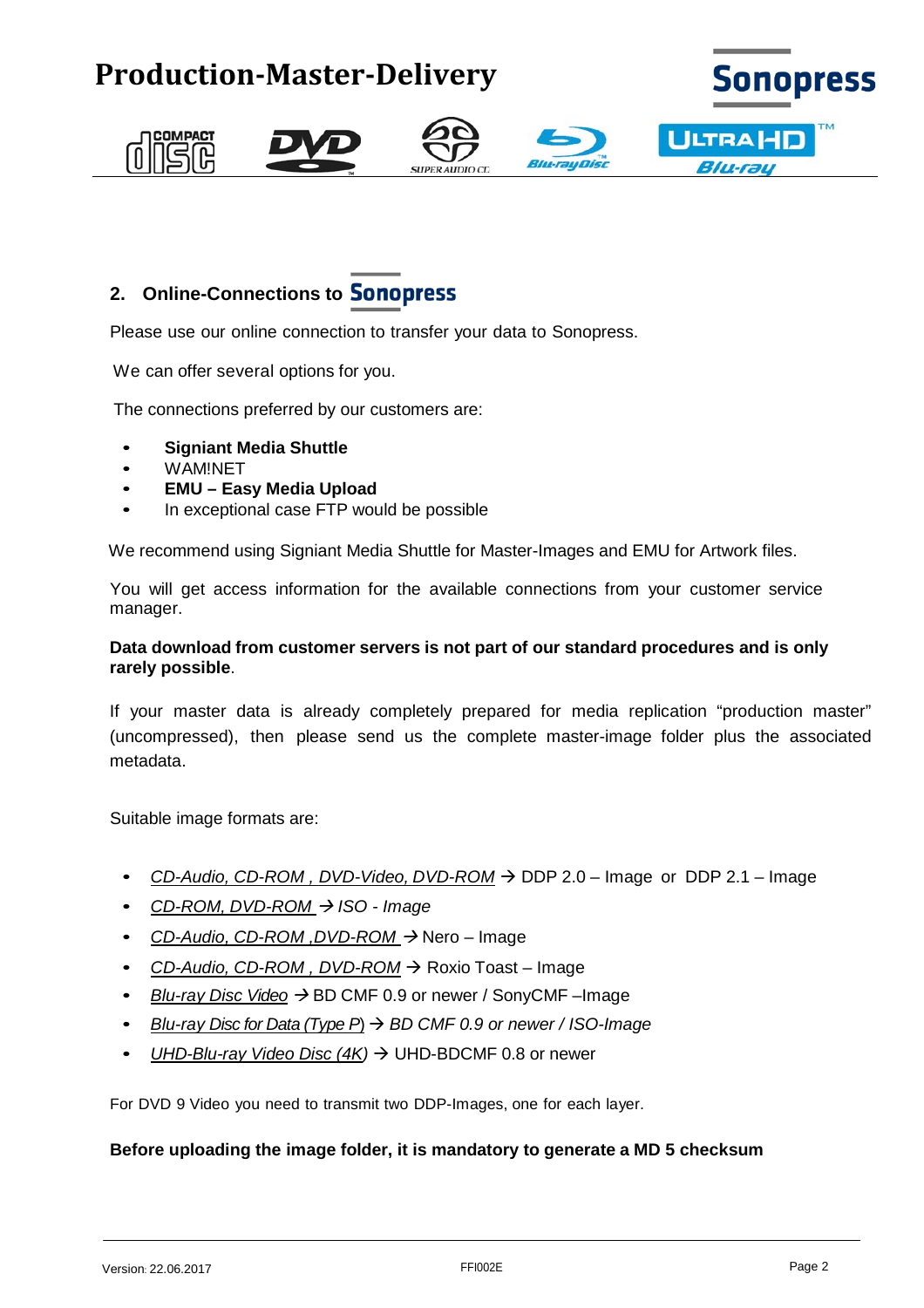

### *Checksum File Specification*

- *To prevent data security it is mandatory to add a plain text file containing the MD 5 checksum information for each file in the folder.*
- *Master images with missing corresponding checksums won't be processed without written confirmation by the customer.*

Sample tool to use for generating MD5 sums:

<http://www.md5summer.org/>

#### **The checksum file must be located into the image folder.**

Filename: **Chksum.md5** -- contains the MD5 checksum(s) followed by the filename(s) (case sensitive), separated by a single space and followed by an asterisk.

Sample:

```
CD-Image:
a5df407ae447cf265324fd398a0ff84b *ic05.trk
28011bf09e623fed7bb3e75706cacc14 *ic04.trk
fbc176a62ab1059ce2af35b0968c806c *ic03.trk
49ffdb18ffe9d29f47cde142636807cd *ic02.trk
7328ae72735db4c17cd5e84901512758 *ic01.trk
48802dd402385200d1960352e61eb54f *ddppq
bd091a3a33a21de0096888d6f7e153c1 *ddpms
02194de0b2c411e1725c44e23ecb3135 *ddpid
--------------------------------------------
DVD-Image:
ca42f7f4e5c2e45db98d12c184f9236b *CONTROL.DAT
09e008c8e8540d5730f6e8f7c06d48bc *DDPID
532167c846f4ce86e173eb6a5354d653 *DDPMS
2978fb9dc2db29874dab5aa3d3bc9959 *MAIN.DAT
---------------------------------------------
BD-Image:
d5ad8257ca33bb4c184d11535549ad33 *BDCMF.CMF
ce03808e998939e889e80ca4407d1559 *FAI.DAT
976a385eec8e62c211cea9d24c01e83d *PACL0.DAT
8edc80df80747bf5969fd66ee859f509 *PIC.DAT
0b135648064a43a006f20f81db90fda1 *UCD.DAT
c59e47b39abb646d1721284adf4fef51 *UD.DAT
----------------------------------------------
ISO-Image:
7328ae72735db4c17cd5e84901512758 *IMAGE.iso
```
Please inform your customer service manager about the transferred master folder name and Meta Data together with your production order.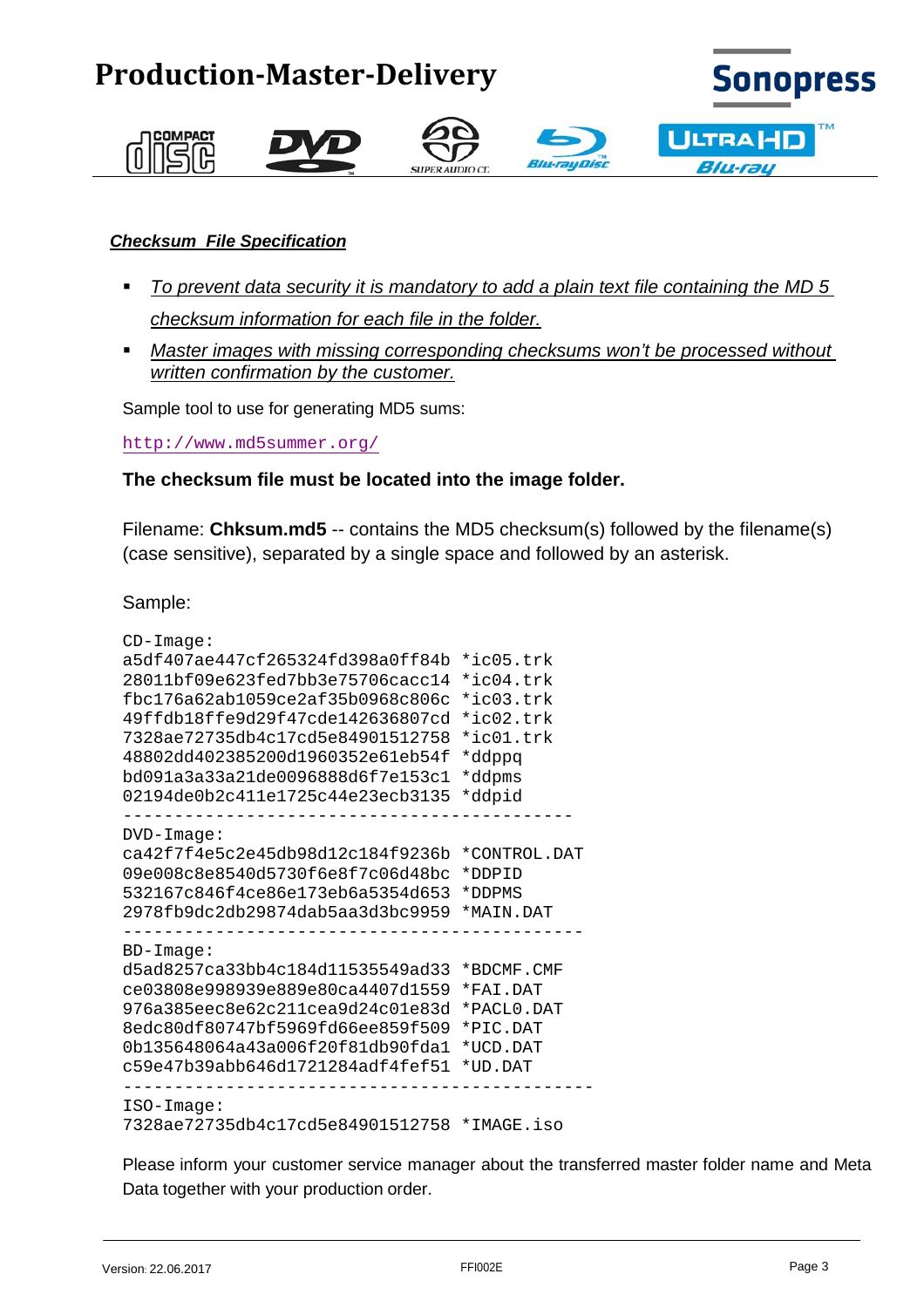

## **3. Production Master Delivery Specification**

If your master data is correctly prepared for the replication process, which means you have created a "Production Master", please send us your data formatted as follows.

Preferred formats for Production Masters are:

#### CD-Audio

- CD-Audio replica
- CD-R with playable CD-Audio content (finalised, Disc-at-once format)
- CD-R / DVD-R, formatted as a data-disc including DDP 1.0–Image or DDP 2.0– Image (all DDP-files uncompressed placed inside the Root-Directory)

#### CD-ROM / DVD-ROM

- CD-ROM replica / DVD-ROM replica (without copy protection)
- CD-R / DVD-R ROM-formatted
- CD-R / DVD-R ROM-formatted including DDP 2.0 -Image (all DDP-files uncompressed placed inside the Root-Directory; for DVD9 per each layer one separate DVD-R)
- DLT III, DLT IV, SuperDLT 1 including DDP 2.0 -Image (uncompressed) recorded with DLT-2000, DLT-4000, DLT-8000 or SDLT-320 (for DVD9 per each layer one separate tape)

Multi-Session CD or Enhanced Music CD

- CD-Replica or CD-R , already formatted into Multi-Session format
- CD-R / DVD-R ROM-formatted including DDP 1.0 –Image or DDP 2.0 Image (all DDP-files uncompressed placed inside the Root-Directory)
- CD-Audio content and CD-ROM content separately on 2 CD-Rs. arvato digital services will create Multi-Session Production Master (extra cost).

#### DVD-Video

- DVD-Video Replica (without copy protection)
- DVD-R ROM-formatted including DDP 2.0 or DDP 2.1 -Image (all DDP-files uncompressed placed inside the Root-Directory; for DVD9 per each layer one separate DVD-R)
- DLT III, DLT IV, SuperDLT 1 including DDP 2.0 or DDP 2.1 Image recorded (uncompressed) with DLT-2000, DLT-4000, DLT-8000 or SDLT-320 (for DVD9 per each layer one separate tape)

#### Blu-ray

• BDCMF-Image or SonyCMF–Image *Online* or USB HDD/Stick-NTFS formatted

#### Blu-ray for Data (Type P)

• BDCMF-Image or ISO-Image *Online* or USB HDD/Stick-NTFS formatted

UHD-Blu-ray 4K

• UHD-BDCMF-Image *Online* or USB HDD/Stick-NTFS formatted

## **SACD**

• HD-Layer: AIT 1 Cutting-Master with Sony/Philips -format CD-Layer: formatted like "CD-Audio"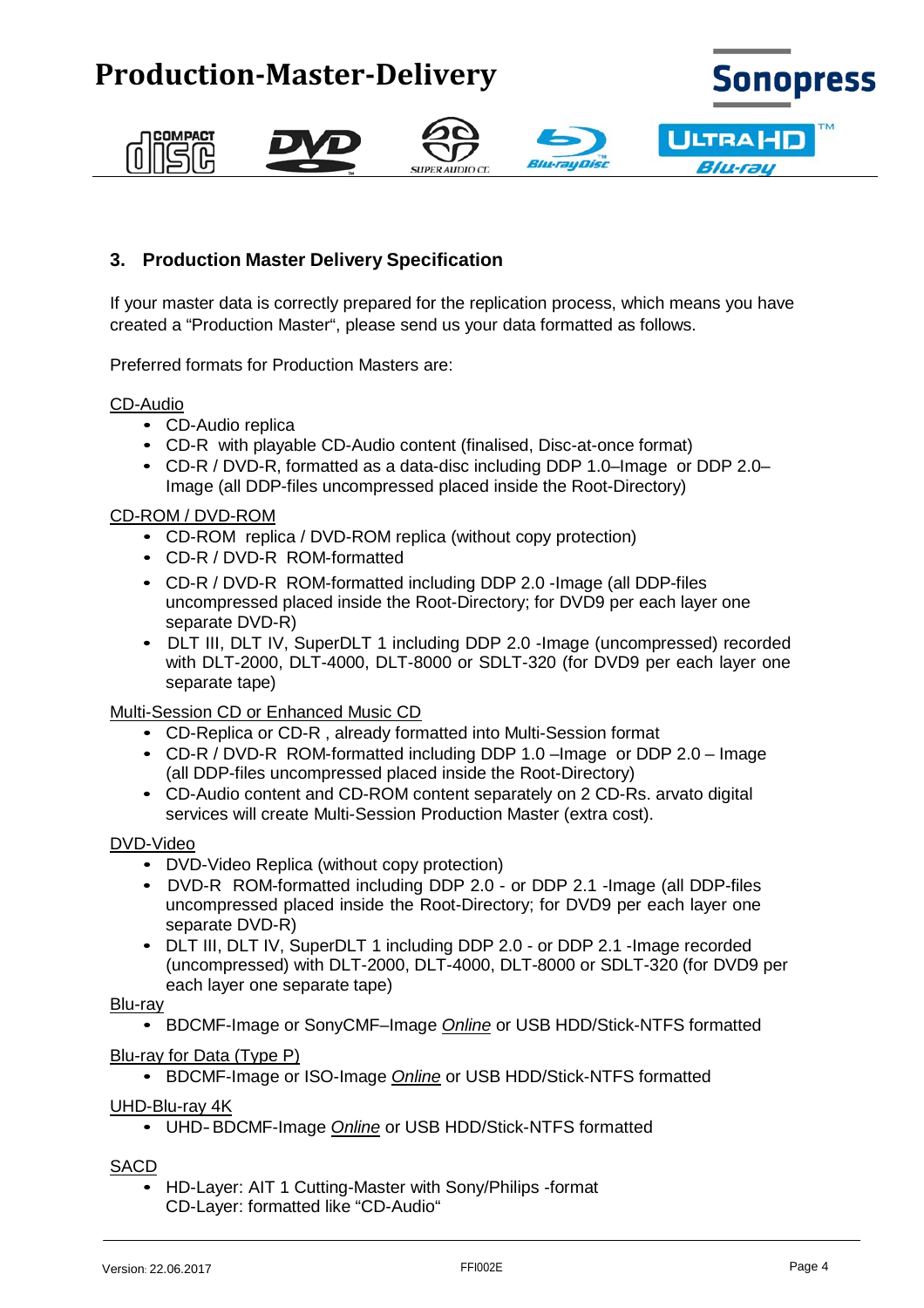

## **4. Format Capacities**

| <b>CD Format</b>                  | <b>Max. Playtime</b> | <b>Max. Capacity</b> |
|-----------------------------------|----------------------|----------------------|
| 12 cm CD (Red Book Specification) | 78 min. 30 sec.      | 690 MB               |
| 12 cm $CD$ (max.)*                | 81 min. 30 sec.      | 716 MB               |
| 8 cm CD (Red Book Specification)  | 21 min. 56 sec.      | 192 MB               |
| 8 cm $CD$ (max.)*                 | 25 min. 00 sec.      | 219 MB               |

| <b>DVD Format</b>   | <b>Max. Sectors</b> | <b>Max. Capacity</b> |
|---------------------|---------------------|----------------------|
| 12 cm DVD 5         | 2.295.000           | 4,38 GB              |
| 12 cm DVD 5 (max.)* | 2.298.000           | 4,384 GB             |
| 12 cm DVD 9         | 2 x 2.085.000       | 7,95 GB              |
| 12 cm DVD 9 (max.)* | 2 x 2.093.000       | 7,98 GB              |
| 12 cm DVD 10        | 2 x 2.295.000       | 8,75 GB              |
| 8 cm DVD 5          | 714.500             | 1,3 GB               |
| 8 cm DVD 9          | 2 x 649.500         | 2,5 GB               |
| 8 cm DVD 10         | 2 x 714.500         | $2,6$ GB             |

| <b>SACD Format</b>           | <b>Max. Playtime</b>       | <b>Max. Capacity</b> |
|------------------------------|----------------------------|----------------------|
| SACD HD Layer (Scarlet Book) | only Stereo: 109 Min. only | 4,38 GB              |
|                              | Multichannel: 90 Min.      |                      |
|                              | Stereo +Multi.: 65 Min.    |                      |
| SACD CD Layer                | 78 min. 30 sec.            | 690 MB               |

| <b>Blu-ray Format</b> | <b>Max. Sectors</b> | <b>Max. Capacity</b> |
|-----------------------|---------------------|----------------------|
| <b>BD 25</b>          | 12.219.238          | 23,306 GB            |
| <b>BD 50</b>          | 2 x 12.219.238      | 46,612 GB            |

| <b>UHD-Blu-ray Format</b> | Max. Sectors          | <b>Max. Capacity</b> |
|---------------------------|-----------------------|----------------------|
| UHD-BD 66                 | 2 x 16.292.864        | 62,15 GB             |
| UHD-BD 100                | $3 \times 16.292.864$ | 93,22 GB             |

\* Replicas with these extended playtimes are out of international specification, may not play satisfactorily on some players and carry no guarantee.